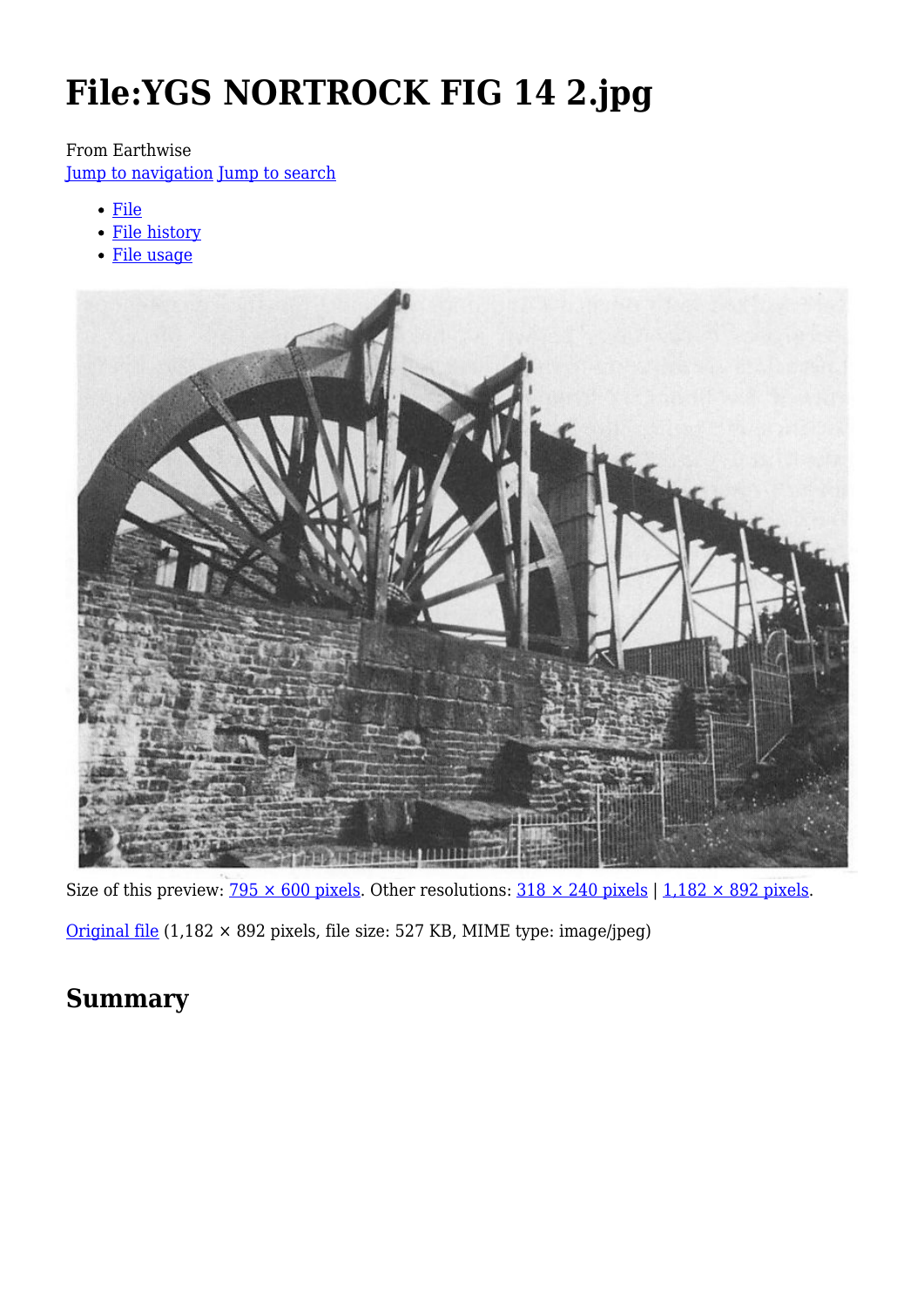| description | <b>English:</b> Figure 14.2 Restored overshot wheel, Killhope Lead Mining Centre,<br>Weardale, Photo: P. Nixon.<br>YORKSHIRE<br><b>GEOLOGICAL</b><br><b>SOCIETY</b><br>Scrutton, Colin, Editor Northumbrian rocks and landscape: a field quide.<br>2004. 2nd edition. Published by the Yorkshire Geological Society.<br>Copyright Yorkshire Geological Society, images Copyright Karen Atkinson<br>and Colin Scrutton. |
|-------------|------------------------------------------------------------------------------------------------------------------------------------------------------------------------------------------------------------------------------------------------------------------------------------------------------------------------------------------------------------------------------------------------------------------------|
| source      | <b>Yorkshire Geological Society</b>                                                                                                                                                                                                                                                                                                                                                                                    |
|             | <b>author</b> Yorkshire Geological Society                                                                                                                                                                                                                                                                                                                                                                             |

## **Licencing**

{{subst:Custom license marker added by UW}}

#### **Copyright for images in Yorkshire Geological Society publications on Earthwise is as follows:**

Images may be reproduced free of charge for any non-commercial use in any format or medium provided it is reproduced accurately and not used in a misleading or derogatory context. Where any images on this site are being republished or copied to others, the source of the material must be identified and the copyright status acknowledged with the relevant attribution.

For all other uses of the images including commercial use please contact the Yorkshire Geological Society

#### **Further copyright information for images from specific books and attribution statements: Yorkshire rocks and landscape**

Images are Copyright Yorkshire Geological Society.

Attribution statement: Image from 'Yorkshire rocks and landscape: a field guide.' Yorkshire Geological Society 2006. [www.yorksgeolsoc.org.uk](http://www.yorksgeolsoc.org.uk)

### **Northumbrian rocks and landscape**

Images are Copyright Karen Atkinson and Colin Scrutton.

Attribution statement: Image from 'Northumbrian rocks and landscape: a field guide.' Yorkshire Geological Society 2004. [www.yorksgeolsoc.org.uk](http://www.yorksgeolsoc.org.uk)

Carboniferous hydrocarbon resources: the southern North Sea and surrounding onshore areas Images are Copyright Yorkshire Geological Society.

Attribution statement: Image from 'Carboniferous hydrocarbon geology.' Yorkshire Geological Society 2005. [www.yorksgeolsoc.org.uk](http://www.yorksgeolsoc.org.uk)

## **File history**

Click on a date/time to view the file as it appeared at that time.

**Date/Time Thumbnail Dimensions User Comment**

current [10:34, 6 August 2019](http://earthwise.bgs.ac.uk/images/1/1e/YGS_NORTROCK_FIG_14_2.jpg)



(527 KB) [Scotfot](http://earthwise.bgs.ac.uk/index.php/User:Scotfot) ([talk](http://earthwise.bgs.ac.uk/index.php/User_talk:Scotfot) | [contribs\)](http://earthwise.bgs.ac.uk/index.php/Special:Contributions/Scotfot)

User created page with UploadWizard

You cannot overwrite this file.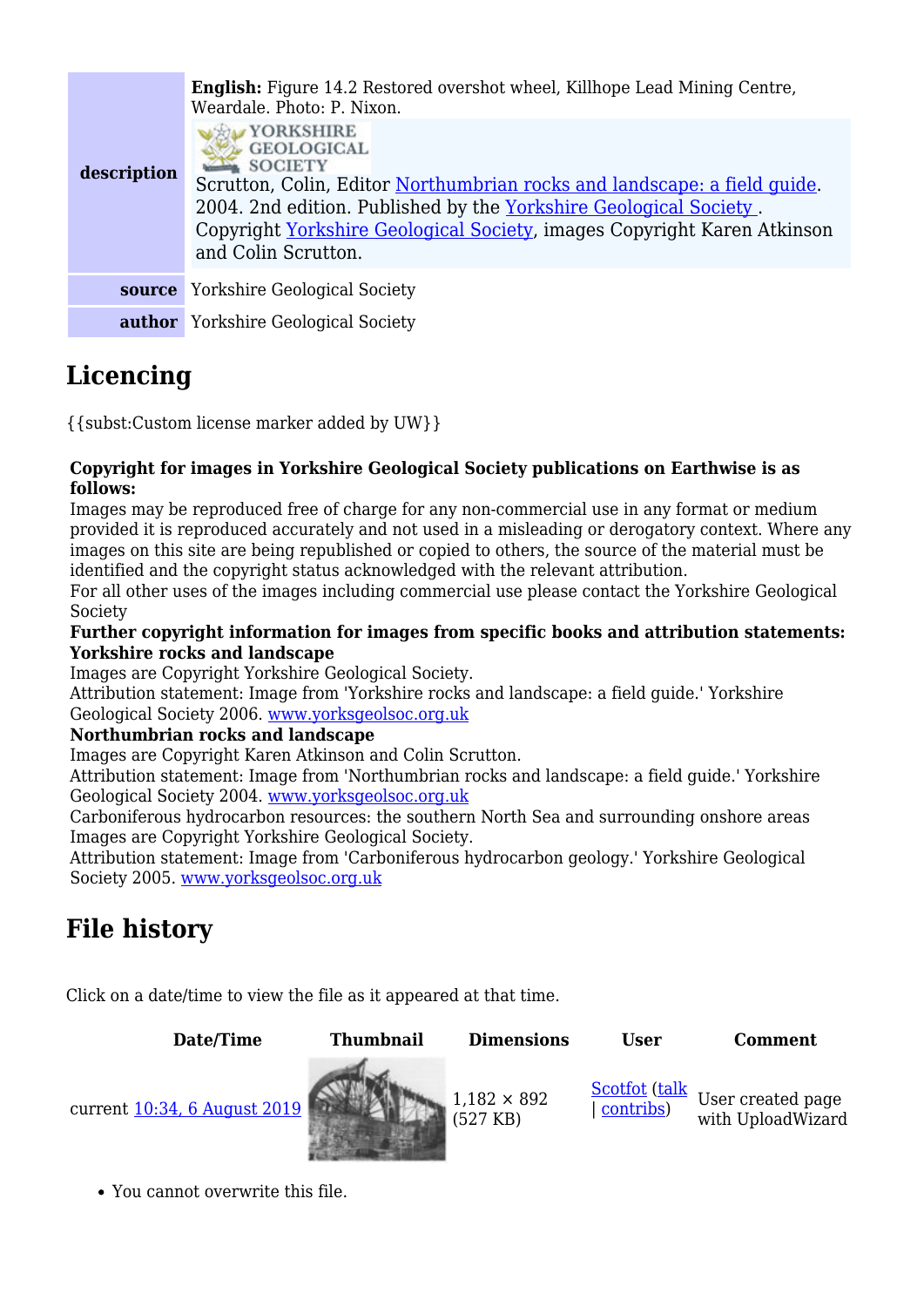## **File usage**

The following page links to this file:

[Northern Pennine Orefield: Weardale and Nenthead - an excursion](http://earthwise.bgs.ac.uk/index.php/Northern_Pennine_Orefield:_Weardale_and_Nenthead_-_an_excursion)

Retrieved from

'[http://earthwise.bgs.ac.uk/index.php?title=File:YGS\\_NORTROCK\\_FIG\\_14\\_2.jpg&oldid=41902](http://earthwise.bgs.ac.uk/index.php?title=File:YGS_NORTROCK_FIG_14_2.jpg&oldid=41902)' [Categories:](http://earthwise.bgs.ac.uk/index.php/Special:Categories)

- [License tags](http://earthwise.bgs.ac.uk/index.php/Category:License_tags)
- [Uploaded with UploadWizard](http://earthwise.bgs.ac.uk/index.php/Category:Uploaded_with_UploadWizard)

## **Navigation menu**

## **Personal tools**

- Not logged in
- [Talk](http://earthwise.bgs.ac.uk/index.php/Special:MyTalk)
- [Contributions](http://earthwise.bgs.ac.uk/index.php/Special:MyContributions)
- [Log in](http://earthwise.bgs.ac.uk/index.php?title=Special:UserLogin&returnto=File%3AYGS+NORTROCK+FIG+14+2.jpg&returntoquery=action%3Dmpdf)
- [Request account](http://earthwise.bgs.ac.uk/index.php/Special:RequestAccount)

## **Namespaces**

- [File](http://earthwise.bgs.ac.uk/index.php/File:YGS_NORTROCK_FIG_14_2.jpg)
- [Discussion](http://earthwise.bgs.ac.uk/index.php?title=File_talk:YGS_NORTROCK_FIG_14_2.jpg&action=edit&redlink=1)

### $\overline{\phantom{a}}$

## **Variants**

## **Views**

- [Read](http://earthwise.bgs.ac.uk/index.php/File:YGS_NORTROCK_FIG_14_2.jpg)
- [Edit](http://earthwise.bgs.ac.uk/index.php?title=File:YGS_NORTROCK_FIG_14_2.jpg&action=edit)
- [View history](http://earthwise.bgs.ac.uk/index.php?title=File:YGS_NORTROCK_FIG_14_2.jpg&action=history)
- [PDF Export](http://earthwise.bgs.ac.uk/index.php?title=File:YGS_NORTROCK_FIG_14_2.jpg&action=mpdf)

 $\overline{\phantom{a}}$ 

## **More**

## **Search**

Search  $\|$  Go